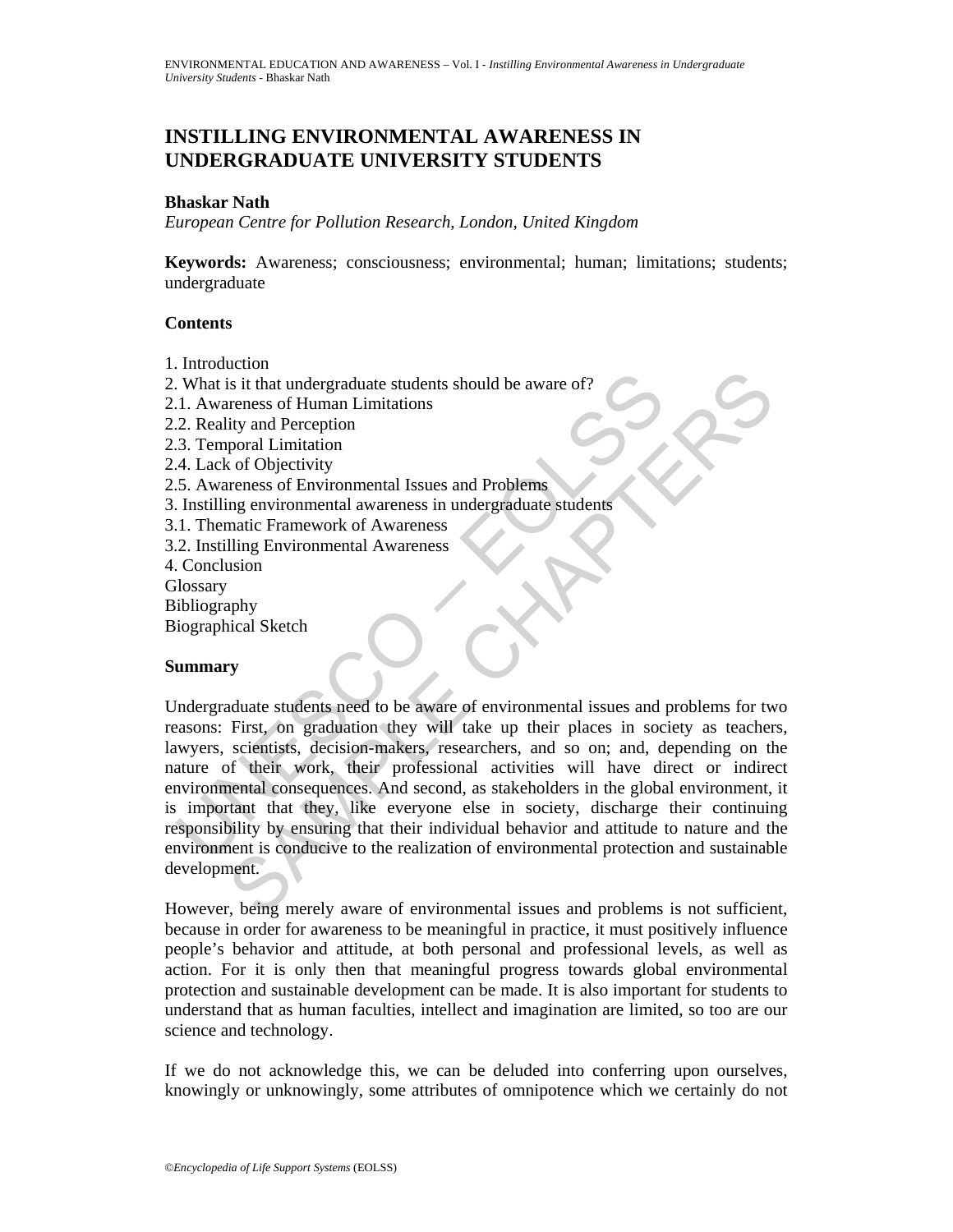possess or have any claim to as mere mortals.

Against this background, the *what* and *how* of instilling environmental awareness in university undergraduates (or equivalent) are proposed and discussed in this contribution.

## **1. Introduction**

Ever since the Rio Earth Summit of 1992 when sustainable development rose to the top of the political agenda, there has been a growing realization of the need for greater environmental awareness at all levels of society. Indeed, chapter 31 of Agenda 21 refers to the development and implementation of "codes of practice leading to greater environmental awareness and contributing to sustainable development" (Hens, 1996).

nvironmental awareness and contributing to sustainable development"<br>he implicit assumption is that, as people everywhere become more aw<br>nvironment (The "natural" environment comprises air, water, land, b<br>s against "man-mad neutral awareness and contributing to sustainable development" (Hens, 1996).<br>
licit assumption is that, as people everywhere become more aware of the naturent<br>
enternet (The "natural" environment comprisse air, water, land The implicit assumption is that, as people everywhere become more aware of the natural environment (The "natural" environment comprises air, water, land, biodiversity, etc., as against "man-made" environment comprising buildings, roads, bridges, dams, etc.), its fragility, and of how human activities for economic development have been degrading it relentlessly, they would behave with a more respectful attitude to nature and her life-sustaining benediction which, combined with prudent husbandry of natural resources, will ensure an equitable allocation of those resources between present and future generations and, at the same time, protect the integrity of the natural environment for posterity. Although this assumption makes much sense in theory, in practice it is proving to be little more than an aspiration, however, as continuing and relentless degradation of the natural environment so amply demonstrates (see, for example, Box 1 of *Curricula Development For Undergraduate University Students*). A number of reasons can be given for this state of affairs. We list below four that are probably most important. In all four people are assumed to be aware, to a lesser or greater extent, of the global environmental issues and problems and of the need to protect the natural environment. However, they cannot, or do not wish to do anything substantive because:

- They fear that adoption of a less consumptive and less polluting life-style to promote sustainable development, as advocated by the Brundtland Commission Report (WCED, 1987), amounts to accepting a lower standard of living which is anathema to them as well as to the political establishment. This is especially true in the rich, developed nations.
- The proverbial "man-in-the-street" presumes that we have enough science and technology to deal with all our environmental problems and that it is government's responsibility to deploy all necessary resources to that end. However, as we pointed out in Section 4 of *Environmental Education and Awareness*, it is a myth to think that science and technology alone could ever deliver sustainable development. Also, given the weakness of current political leadership to make meaningful progress on the environmental front, it is doubtful how even a modest degree of global sustainability could be achieved before it is too late.
- There is no unique operational definition of sustainable development (see Example 1, Section 4.1 of *Curricula Development For Undergraduate University Students*).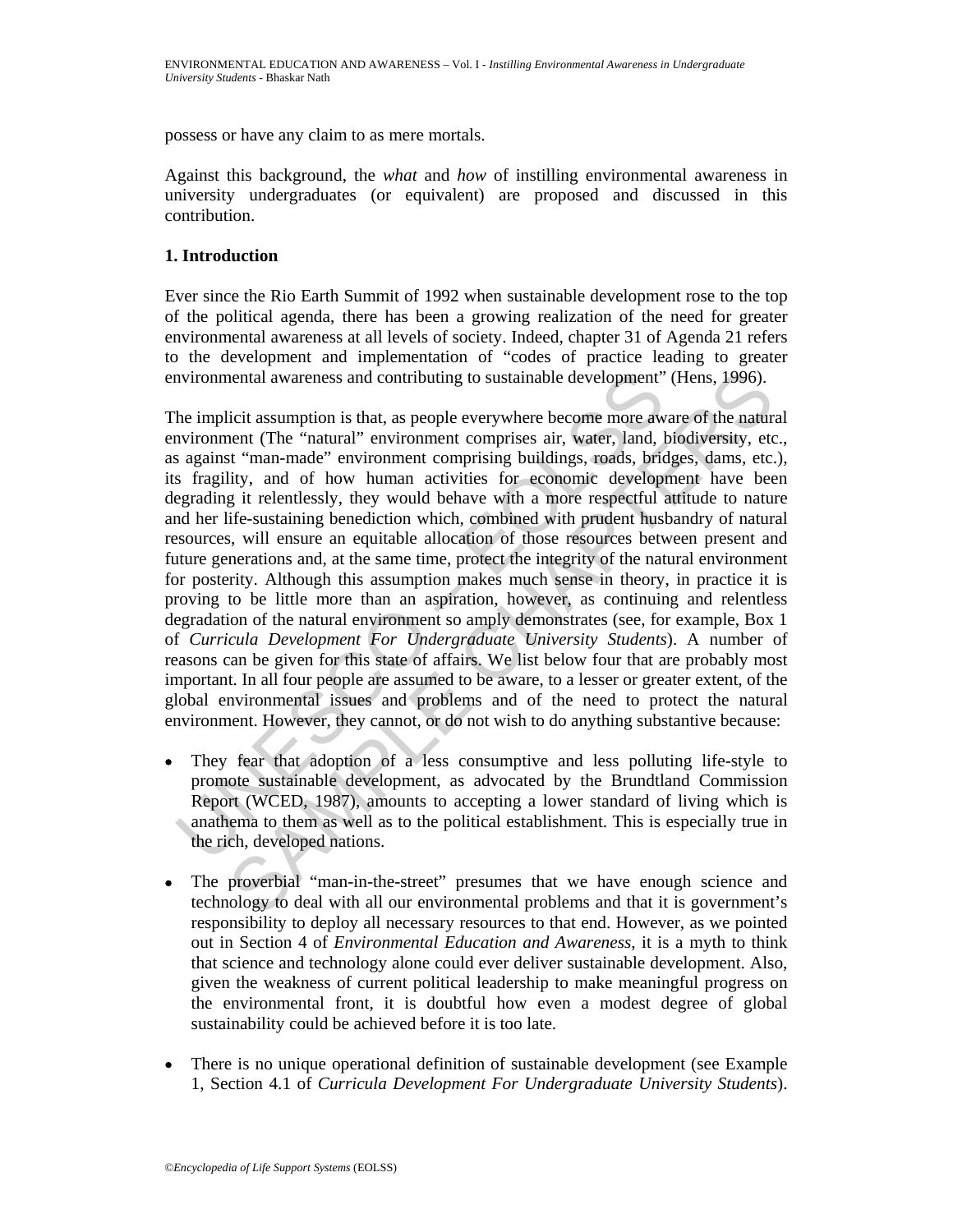And so, often emphasis is given to street cleaning, management options for postconsumption waste, and so on that do not add up to meet the core requirement of sustainable development, which is to consume less and pollute less in the first place.

• Environmental protection or the finer points of sustainable development are not a priority for the poor or the dispossessed of the world; finding food and shelter is, even if it means having to inflict serious damage to the environment.

Probably as a consequence of the above, acting in concert with other thwarting factors that are variously societal, political and economic (Nath and Talay, 1996), the initial euphoria that greeted Agenda 21 as a road-map to sustainable development appears now to have significantly dissipated. The public at large, and even some environmental professionals, today appear to have adopted a blasé attitude to sustainable development akin to one of stoic resignation. This is amply evidenced by the lack of meaningful progress made to date by the vast majority of nation states towards developing and implementing robust policies for sustainable development. Certainly, this does not augur well for the future of the global environment or quality of life for the vast majority of the world's people.

With reference to what we said in Sections 1.2 and 1.3 of *Curricula Development For Undergraduate University Students*, university teachers have a special responsibility for instilling environmental awareness in *all* their students — graduate and undergraduate in *all* disciplines. However, in order to be able to discharge that responsibility effectively, they must know *what it is that students are to be made aware of*, and *how to instill that awareness so that it would endure throughout their lives* 

## **2. What is it that undergraduate students should be aware of?**

# **2.1. Awareness of Human Limitations**

rofessionals, today appear to have adopted a blasé attitude to sustaina<br>kin to one of stoic resignation. This is amply evidenced by the lact<br>orgers made to date by the vast majority of nation states towards<br>mplementing rob mals, today appear to have adopted a blasé attitude to sustainable development of soic resignation. This is amply evidenced by the lack of meaningfrom made to date by the vast majority of nation states towards developing Environmental awareness (or consciousness) usually means being aware of the following: nature, her delicately-balanced life-support systems, and the fragility of both; how diverse human activities for economic development, and mounting pressure of human numbers, have been relentlessly degrading the natural environment and those systems; and an understanding of what needs to be done to alleviate, or eliminate if possible, the resulting environmental problems. We argue, however, that the above, though *necessary*, is not *sufficient* for the environmental awareness that undergraduate students at a university ought to have. Another very important element *must* be added to the above to make it sufficient — it is awareness of the limitations of human beings that are variously spatial, temporal and biological (Nath and Talay, 1996). The need to do so becomes obvious from the following.

We humans are only too aware of our tremendous achievements in all our endeavors such as art, literature, music, philosophy, science, technology, medicine, and so on, and rightly so. But seldom do we acknowledge the limitations of our faculties or of our intellect. However, if we only emphasize our strengths and do not scrutinize our weaknesses, we risk creating a psychologically unbalanced view of ourselves — a view that can make us arrogant about our scientific and technological prowess and even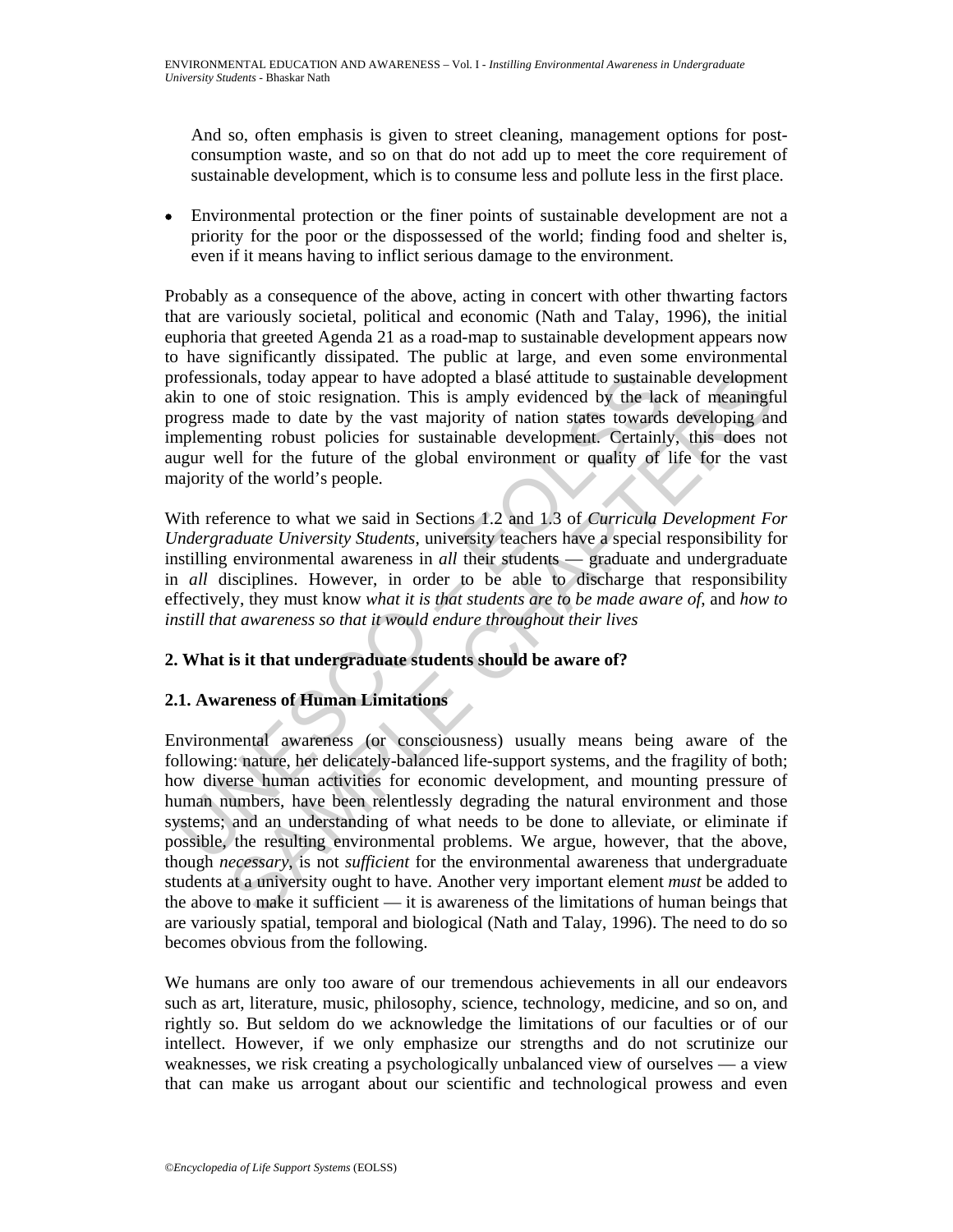confer upon us, subliminally or otherwise, some attribute of omnipotence which we certainly do not possess or have any claim to as mere mortals. Typically, the misplaced conviction of the scientific community that global environmental problems could be solved with science and technology, or that science and technology alone could deliver sustainable development (also see Section 4 of *Environmental Education and Awareness*), arguably emanates from a wholly undeserved sense of omnipotence.

"*One thing I have learned in a long life: that all our science, measured against reality, is primitive and childlike — and yet it is the most precious thing we have*".

Albert Einstein (1879-1955)

In Sections 2.2 to 2.4 we will describe some of the human limitations that university students should be aware of in addition to the environmental issues of Section 2.5. The purpose of this novel juxtaposition is two-fold: First, to inform students that as science and technology are products of our limited intellectual faculties, perception and imagination, they are also limited, certainly in terms of their ability either to protect the environment or to deliver global sustainable development. And second, to make them aware of the current and evolving environmental issues and problems, and about how society ought to respond to them aiming at sustainable development.

## **2.2. Reality and Perception**

1 Sections 2.2 to 2.4 we will describe some of the human limitation<br>udents should be aware of in addition to the environmental issues of<br>urrowse of this novel juxtaposition is two-fold: First, to inform studen<br>tod technol Ins 2.2 to 2.4 we will describe some of the human limitations that university<br>should be aware of in addition to the environmental is<br>uses of Section 2.5. The most of this novel juxtaposition is two-fold: First, to inform s We know from Astronomy, Mathematics and Mathematical Physics that many dimensions of space are possible. The *Big Bang* theory of creation in Astronomy provides a typical example of this. Regardless of the veracity or otherwise of this theory, an understanding of how myriad of galaxies have been moving relative to each other in an expanding universe since the *Big Bang* demands mathematical manipulation in four dimensions of space and of relative motion in that space. Unfortunately, we cannot visualize either, neither can we construct in our minds the geometry of an object in four-dimensional space, let alone in higher dimensions. This is because our perception of the physical world is limited only to three dimensions of space. Limited in this way, the human brain is not capable of processing information relating to or emanating from a space whose dimensionality is greater than three.

There are certain insects and other animals of lower species that lack stereoscopic vision and whose perception of the physical world is confined to two dimensions of space. Their two-dimensional "flat" world is presumably as real to them as our threedimensional world is to us. This leads to an interesting observation, which is this: We see the familiar form of a cherry tree, for example, complete with its branches, trunk, leaves, etc. However, would its size and shape still look the same to us if our perception of the physical world were, say, in five dimensions of space instead of three? Can we ever find out how the tree would look to an observer blessed with perception in fivedimensional space?

On the basis of what we know, the response to the second question above is "no". All we can say is that, mathematically, the familiar shape of the cherry tree, as we see it, is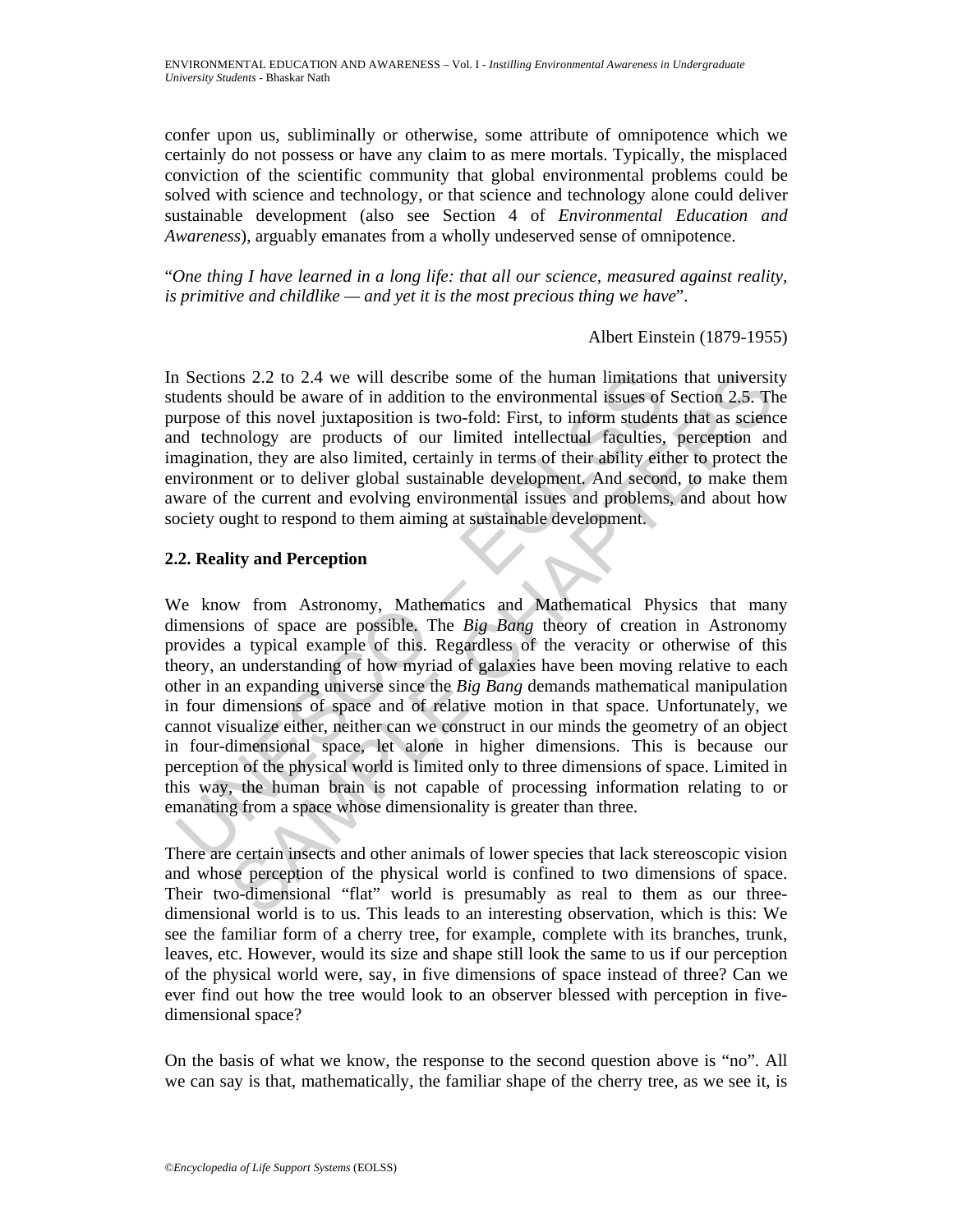probably a projection (or mapping) in three-dimensional space of its "true" shape situated in a space of higher dimensionality.

What, then, is the true shape of the cherry tree? Does it have a true shape at all? Or, is it not the case that how it appears to an observer depends entirely on observer's perception as determined by, among other things, the dimensionality of space within which that perception is confined — three in the case of humans? In other words, is it not the observer who *gives* the cherry tree its apparent shape determined by and relative to his own perception? If so, we have to acknowledge that what we observe is only a perception of the "reality" (true shape of the tree in this case) as determined by the constraints of three-dimensional space, our limited senses, and our characteristic brain functions. It is not, and cannot be, reality itself. Like the blind men of Box 1, all we are capable of in this mortal coil is only a perception of reality.

Once upon a time there lived three blind men who constantly argued about what a large animal, called elephant, really looked like. In order to resolve the matter, one day they set out to examine an elephant brought to their courtyard by courtesy of their landlord. They agreed to examine the animal in turn.

apable of in this mortal coil is only a perception of reality.<br>
Once upon a time there lived three blind men who constantly arguee<br>
large animal, called elephant, really looked like. In order to resolve the<br>
day they set o of in this mortal coil is only a perception of reality.<br>
upon a time there lived three blind men who constantly argued about what a<br>
nimial, called elephant, really looked like. In order to oresolve the matter, one<br>
ey set The first blind man, who happened to put his arms round the leg of the animal, declared that an elephant was like a tree trunk. The second blind man did not agree. For he had caught the animal's trunk, and he shrieked that an elephant was like a flexible pipe. The third blind man, who caught the task of the animal, insisted that both his companions were wrong. An elephant, he insisted, was actually like a smooth, conical spike curving upwards at its end.

Box 1: Reality and perception — the story of three blind men



#### **Bibliography**

- - -

DeVitt B and Graham N (Eds.) (1973), *The Many-World Interpretation of Quantum Mechanics*, Princeton University Press, Princeton, New Jersey, USA. [This highly informative book is actually a collection of previously published key papers that established the theory of Many Worlds in Quantum Mechanics originally put forward by Hugh Everett in 1957].

Hens L (1996), "The Rio Conference and thereafter", in B. Nath, L. Hens and D. Devuyst (Eds.) *Sustainable Development*, VUB Press, Brussels, Belgium, pp.81-110. [This chapter contains a lucid description of the main conclusions that emerged from the Rio Earth Summit of 1992, including the follow-up discussions that took place during 1992 and 1994].